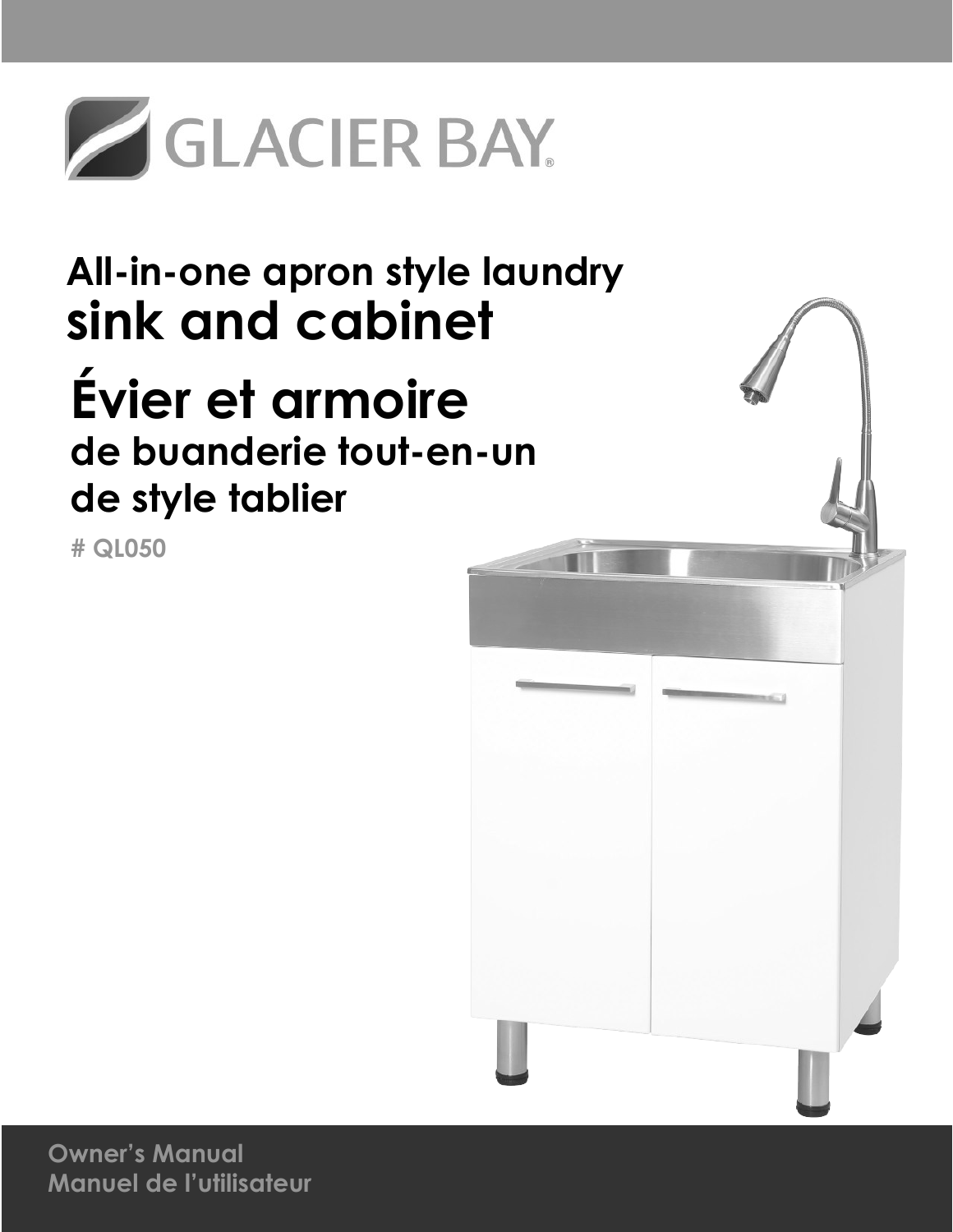## **Table of Contents**

| <b>Warranty</b>           |
|---------------------------|
|                           |
| Warranty Claim Procedure3 |
| <b>Pre-Installation</b>   |
|                           |
|                           |
| <b>Installation</b><br>6  |
|                           |
|                           |
|                           |

| <b>Maintenance</b>             |
|--------------------------------|
|                                |
| <b>Care and Cleaning</b><br>10 |
|                                |
|                                |
|                                |
| MANUEL DE L'UTILISATEUR  12    |

# **Safety Information**

#### READ AND SAVE THESE INSTRUCTIONS

- 1. Inspect your unit before proceeding. Once you unpack your unit, check for chips, scratches, cracks, dents or scuff marks . If any damage is noticed, do not install.
- 2. Use this unit only in the manner intended by the manufacturer. If you have any questions, contact the manufacturer.
- 3. Installation work and plumbing must be done by qualified person(s) in accordance with all applicable codes and standards .
- 4. Protect the entire surface during installation.
- 5 . All holes drilled into the unit must be done from the finished surface side with extreme care and caulked very carefully to form a watertight barrier.



DANGER: Always wear safety goggles and gloves in order to avoid personal injury.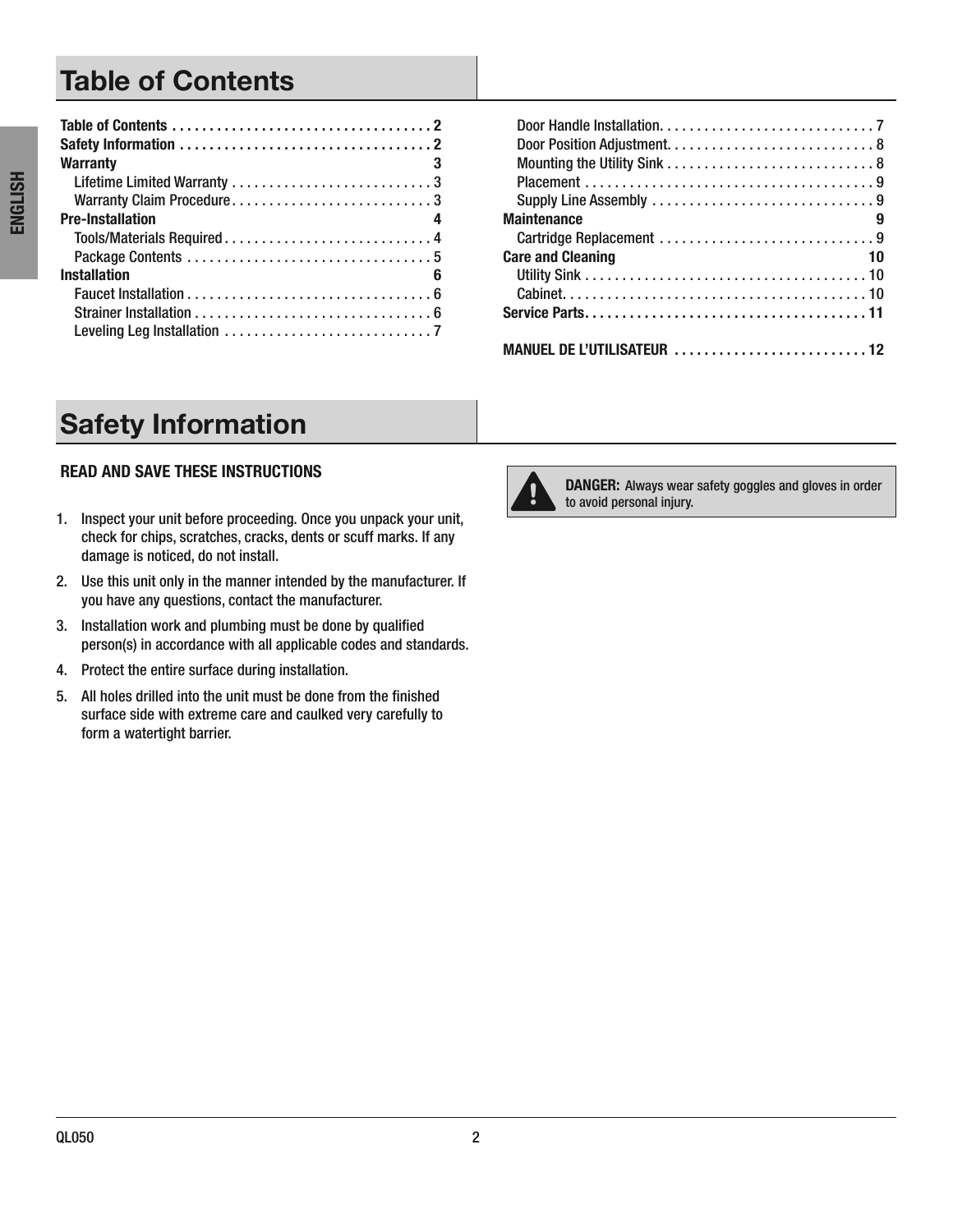## **Warranty**

### LIFETIME LIMITED WARRANTY

A thorough inspection must be made before installation and any damage must be promptly reported . We will not be liable for failures or damage that could have been discovered or avoided by proper inspection and testing prior to installation .

We warrant this product to be free from defects in materials or workmanship for as long as the original consumer purchaser owns this product. Proof of purchase (original sales receipt) from the original consumer purchaser must be made available to us for all warranty claims.

This warranty is non-transferable and shall be voided if the unit is removed from its initial installation or if it is not installed following the manufacturer's instructions . It does not apply in the event of product damage due to the use of other than our genuine replacement parts, (Replacement parts may be obtained by calling 1-855-HD-GLACIER between 8:00 am - 6:00 pm EST) installation error, abuse, misuse or improper care and maintenance (whether performed by a plumber, contractor, service provider or member of the purchaser's household) . The warranty excludes damage due to aggressive air or water conditions, harsh or abrasive cleaners and/or materials.

Under no circumstance shall we be held liable for personal injury or property damage resulting from improper installation or use of this product . We will not be held liable for inconvenience caused by loss of use of this product, costs incurred for labour or materials, removal and installation of replacement units, or any other incidental or consequential damages . Costs relating to obtaining access for repair or replacement are the responsibility of the user.

Our obligation shall be limited to the repair or replacement of a unit (at our discretion) that may prove, by our sole examination, to be defective under normal use and service during the warranty period.

Any failure of this product that is not traceable to a defect in material or workmanship is not covered by this warranty . These non-warrantable items include, but are not limited to:

- Improper installation not in accordance with manufacturer's instructions.
- Dents and/or scratches incurred during shipping, handling, or installation.
- Change in colour or finish due to chemical usage.
- Damage caused by failure to follow care and cleaning guidelines, including damage caused by the use of abrasive cleaners .
- Alterations made to the unit by the purchaser or installer.
- Damage caused by accidental impact, fire, flood, freezing, and normal wear.
- Bends and warping caused by forced connections, over-tightened fittings, and inadequate support during installation.

This warranty does not extend to commercial and institutional installation or use .

#### WARRANTY CLAIM PROCEDURE

If a claimable defect occurs or replacement parts are needed, please contact our customer service team at 1-855-HD-GLACIER (8:00 am - 6:00 pm, EST, Monday – Friday) .

Before you make your call, please ensure that you have:

- Model number or description.
- Proof of sale.
- Details regarding the defect and/or part number.
- Name(s) and address(es) of the owner and/or installer.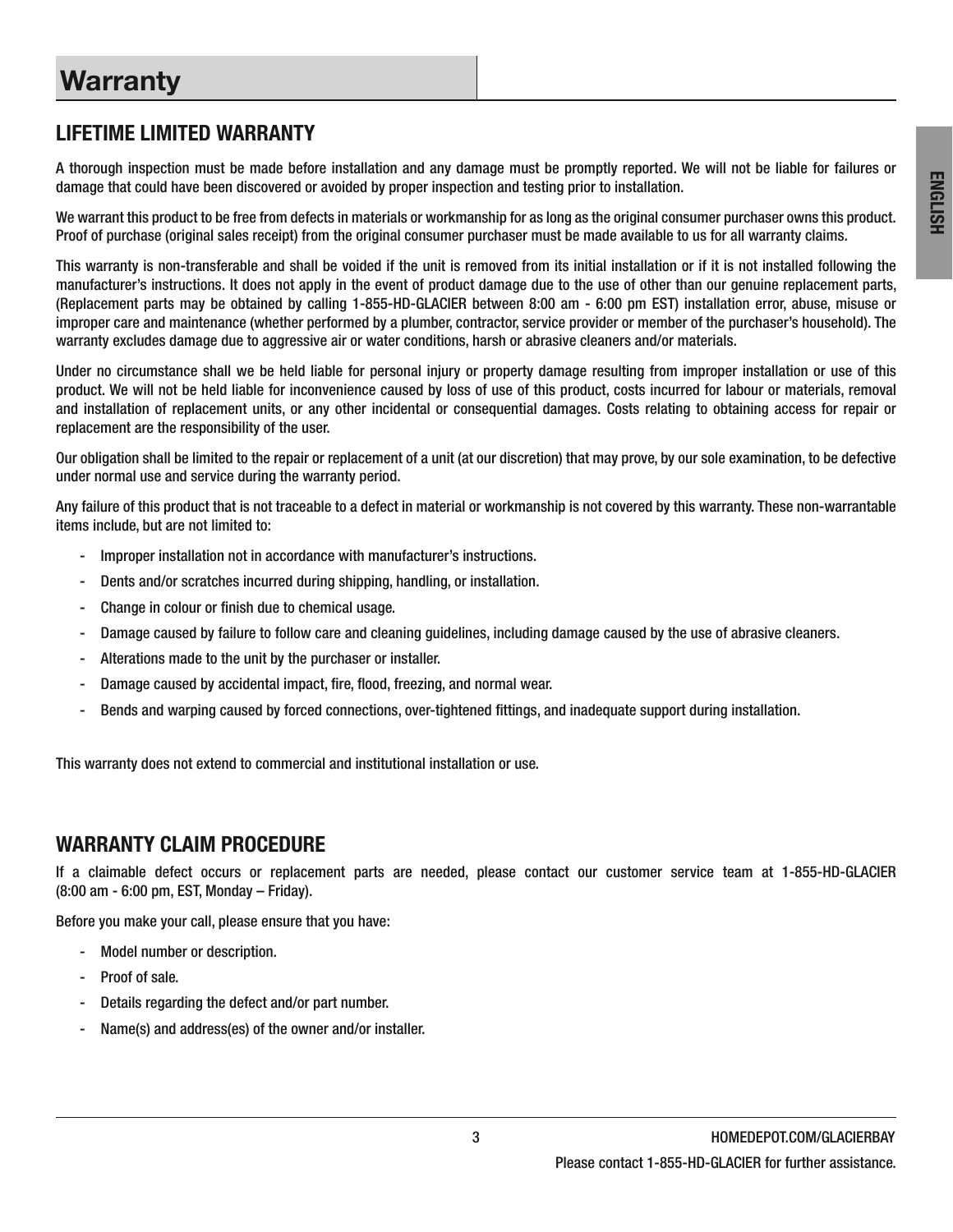# **Pre-Installation**

## TOOLS/MATERIALS REQUIRED (NOT SUPPLIED)

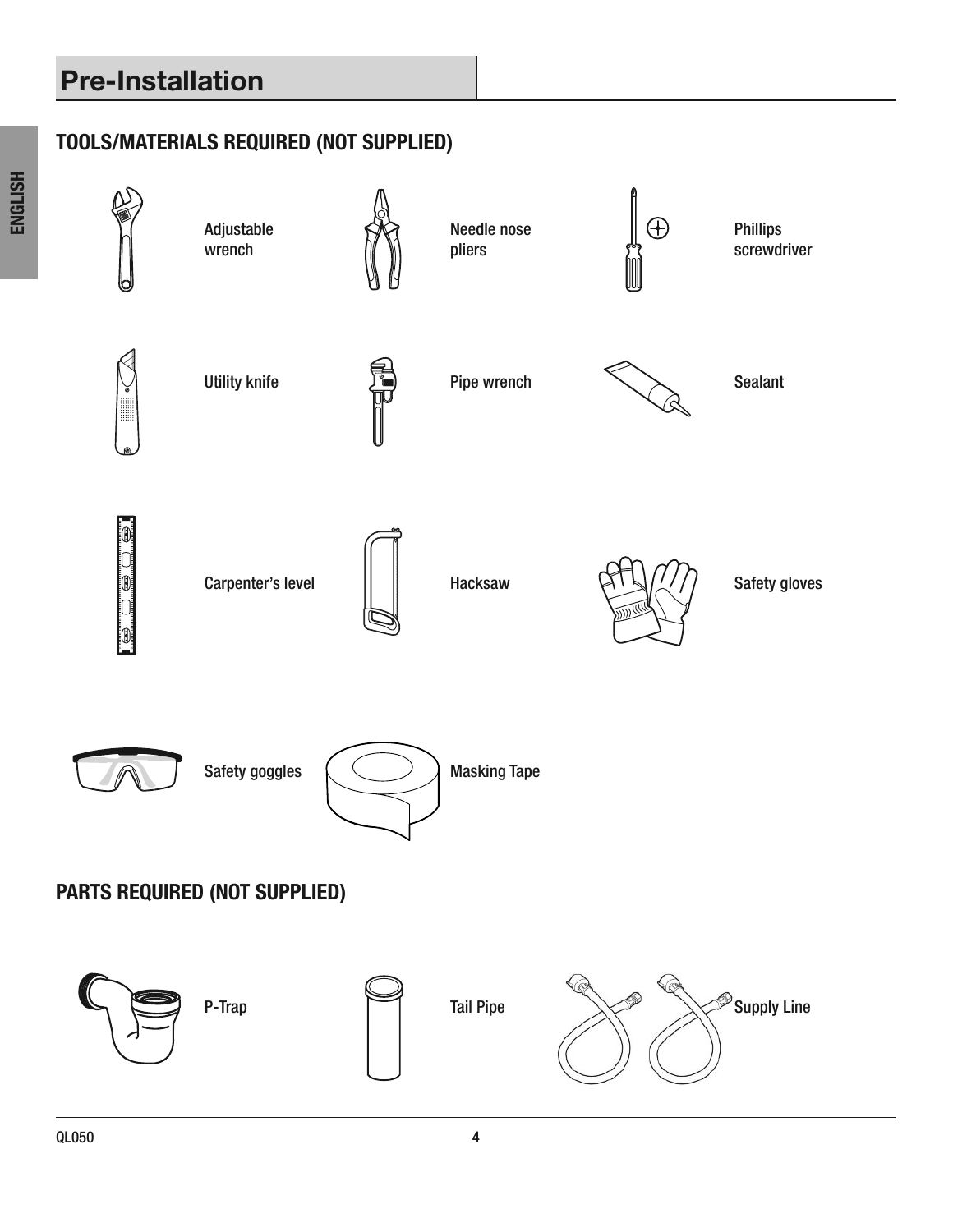# **Pre-Installation (continued)**

## PACKAGE CONTENTS



| Part | <b>Description</b>         | <b>Quantity</b> |
|------|----------------------------|-----------------|
| A    | Cabinet                    |                 |
| B    | Faucet                     | 1               |
| C    | Door Handles               | 2               |
| D    | <b>Leveling Legs</b>       | 4               |
| E    | <b>Utility Sink</b>        |                 |
| F    | <b>Strainer Assembly</b>   | 1               |
| G    | <b>Strainer Basket</b>     | 1               |
| н    | <b>Handle Screws</b>       | 4               |
| J    | <b>Leveling Leg Screws</b> | 16              |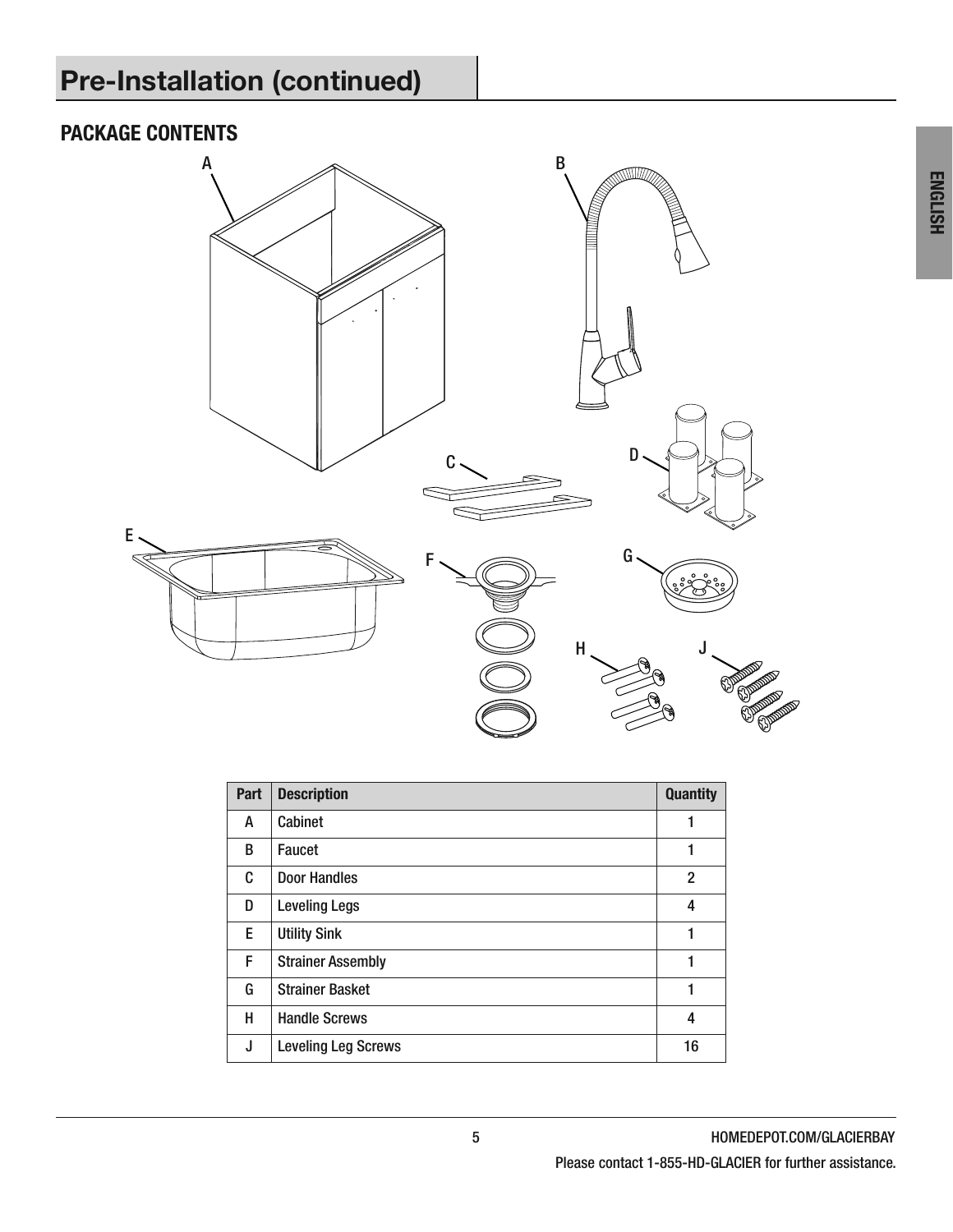## **Installation**

### INSTALLING THE FAUCET

- 1. Carefully take out all the parts of the faucet assembly (B). The faucet is pre-assembled, except for the sprayer head .
- 2. Take the washer, gasket and retaining ring off of the faucet body.
- 3. Place the faucet body carefully through the hole in the sink (E). A second person may be required to hold the body in place until the faucet installation is complete.
- 4 . From underneath, slide the washer, gasket and retaining ring over the end of the copper pipe and up to the exposed threaded section of the faucet. Tighten the retaining ring by hand until it is snug. Using a wrench or pliers, tighten the assembly.
- 5 . Gently tighten the two screws on the retaining ring . Do not over tighten.
- 6. Screw the sprayer head onto the gooseneck.
- 7. Connect the water supply lines (not supplied) to the faucet.



- 1. Apply a ring of plumber's putty to the underside of the strainer flange.
- 2. Insert the strainer body into the sink.
- 3 . Assemble the rubber gasket, friction washer and locknut onto the strainer body from underneath the utility sink . Hand tighten the locknut.
- 4 . Connect the plastic flange and tail pipe (not supplied), then thread the connecting nut through the tail pipe and plastic flange up to the lower threaded part of the strainer body. Tighten the connecting nut by hand.

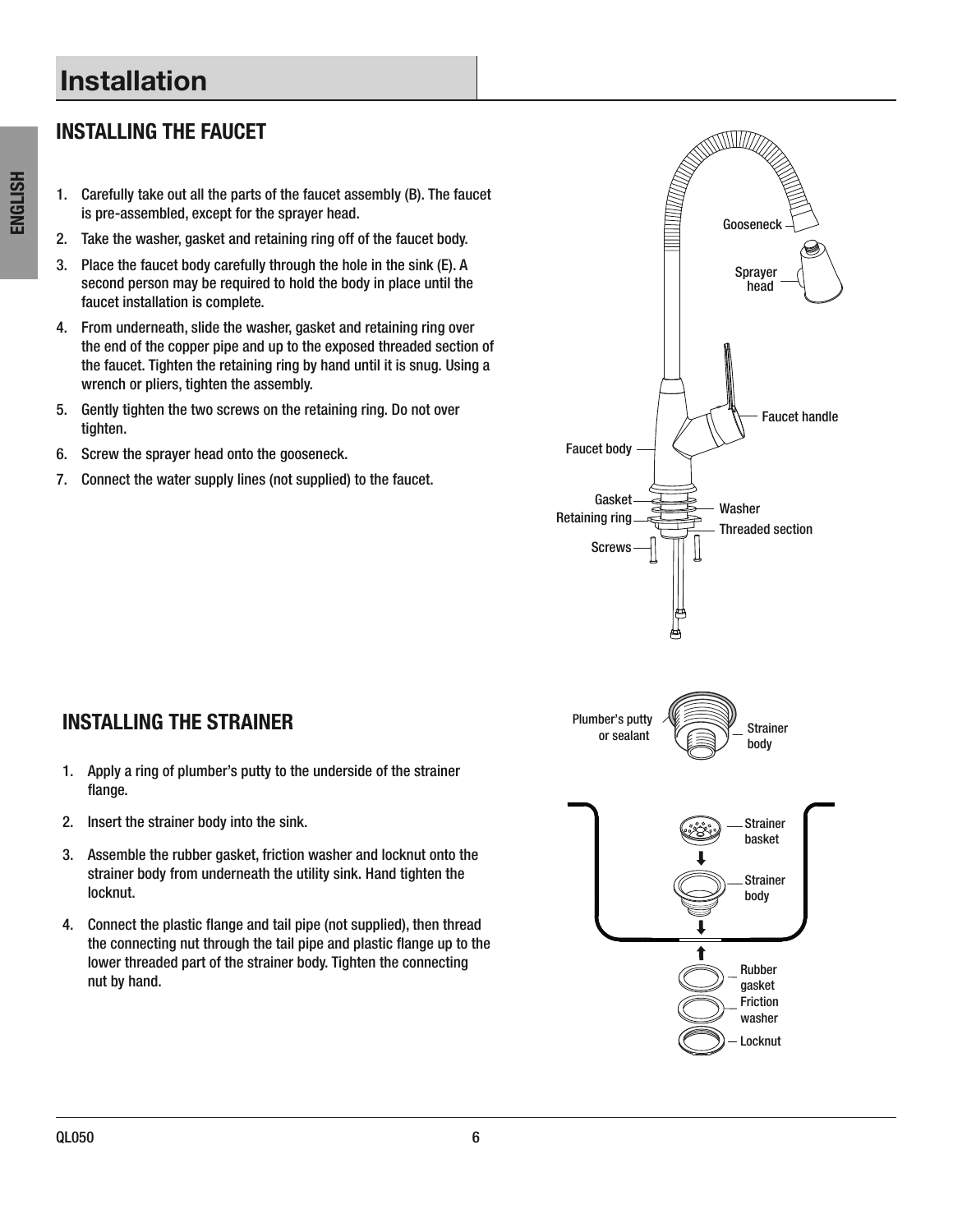# **Installation (continued)**

### INSTALLING THE LEVELING LEGS

Carefully check the utility sink for damage and/or missing parts prior to installation. If there is any damage or if you are missing parts, do not proceed with the installation. Report damage and/or missing parts immediately to the manufacturer . Do not dispose of packaging before you are satisfied with your new utility sink.

- Remove the utility sink (E) and place it on a soft, protective surface (Fig. 1).
- Turn the cabinet (A) upside down onto a protective surface.
- Gently put each leveling leg (D) into its proper location. Using the four screws provided (J) per leveling leg, attach the leveling legs (D) to the bottom of the cabinet (A).
- Gently right the cabinet (A).
- Using a carpenter's level, turn the base of each leveling leg (D) until the cabinet (A) is level.



CAUTION: Do not place side load on the leveling legs when righting the cabinet as they may break.





#### DOOR HANDLE INSTALLATION

- 1. Insert the door hand screws (H) into the pre-drilled holes on each door.
- 2. Attach the door handles (C) and hand tighten the door handle screws (H).
- 3. Repeat on other door.

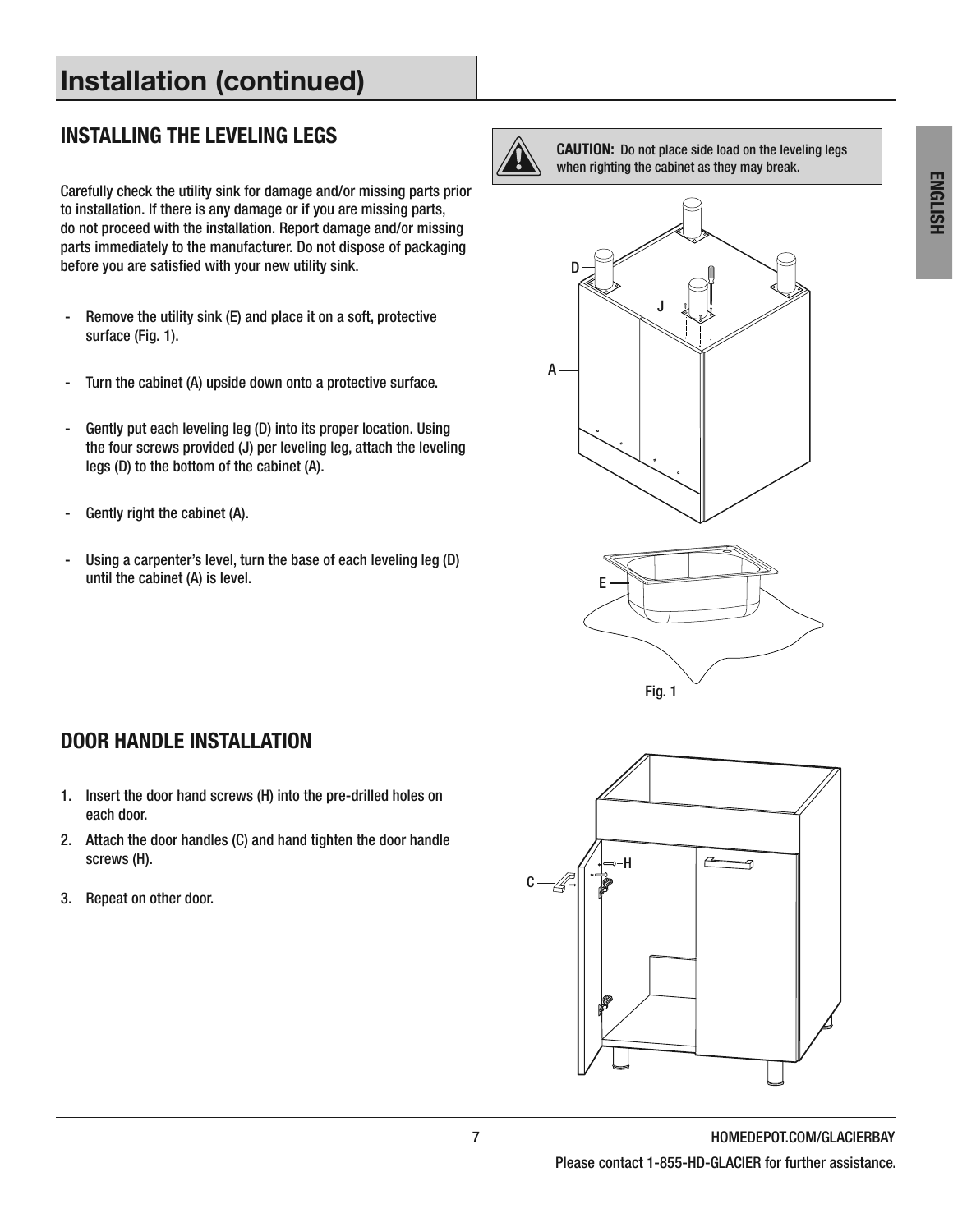# **Installation (continued)**

### DOOR POSITION ADJUSTMENT

If the doors need to be repositioned, the hinges can be adjusted to ensure a precise fit with the cabinet.

- 1. The lateral adjustment screw adjusts the door left or right.
- 2. Horizontal adjustment of the screws adjust the door forward and backward.
- 3. Vertical adjustment of the screws adjust the door up and down.



### MOUNTING THE UTILITY SINK

- 1. Carefully place a bead of sealant all around the top of the cabinet (A).
- 2. Ease the utility sink  $(E)$  into the cabinet  $(A)$ . Ensure that it is placed evenly and is centered on the cabinet. Wipe off any excess sealant. Use masking tape to hold the basin in place until the sealant dries.

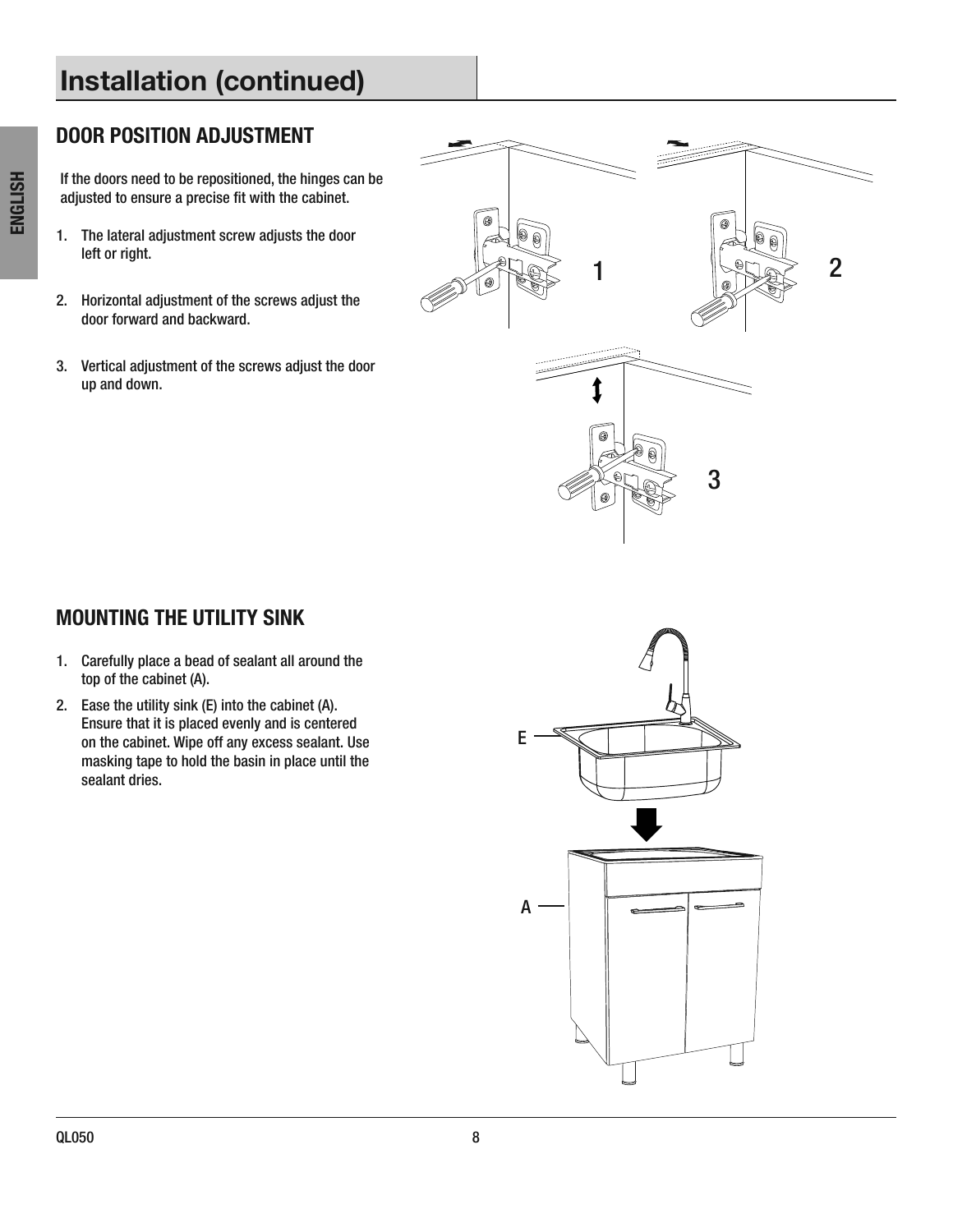## **Installation (continued)**

### PLACEMENT

Move the assembled unit to its final location. Final hook up of the supply lines and drain system can now be completed.

### SUPPLY LINES (NOT INCLUDED)

The supply lines that attach the faucet to the household water system, are not supplied with this unit. They need to be purchased separately.

Follow the manufacturers instructions for proper installation of the supply lines.



## **Maintenance**

#### CARTRIDGE REPLACEMENT

If in the future the ceramic cartridge needs to be replaced:

- 1. Turn off the water supply to the faucet (B).
- 2. Take off the plastic water temperature sign by hand, then use the Allen wrench to take out the screw and pull out the handle body. The top lever of the cartridge will be exposed.
- 3. Unscrew the cap and rings, making sure not to damage the threads.
- 4 . Pull the cartridge out of the faucet body and replace it with a new 35 mm ceramic cartridge .
- 5. Replace the rings, then the cap.
- 6. Place the handle body on the cartridge. Lock the screw back onto the handle body and tighten it with the Allen wrench . Do not over tighten.
- 7. Put the plastic water temperature sign back into the hole, make sure that red is on the left and blue is on the right.
- 8. Slowly open the water feed to the faucet to test.

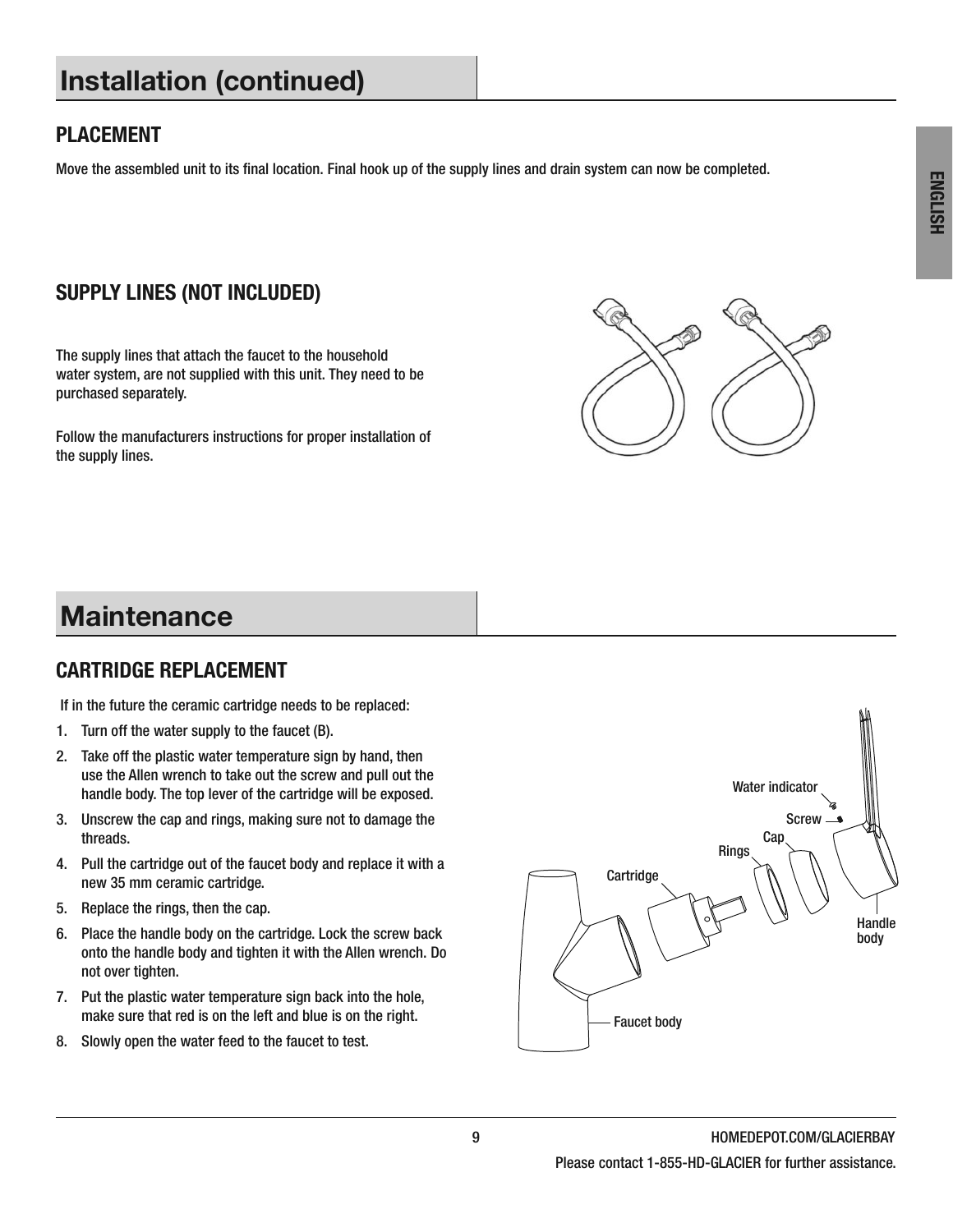## **Care and Cleaning**

## UTILITY SINK CABINET

- After use, always rinse your sink with tap water to dilute and remove deposits.
- Towel dry after use whenever possible to prevent water spots . Should water spots occur, clean with a mild solution of vinegar and water followed by a thorough rinse .
- Use liquid soap, a general household cleaner, or a weak solution of vinegar and water for regular cleaning.
- Only use plastic scouring pads recommended for use in stainless steel sinks, and only use them in the bowl of the sink. Scrub in the direction of the satin finish lines.

Do not Do not

- Do not allow any food, detergent, soap or grease to dry or sit for extended periods of time on the surface of the sink .
- Never use abrasive cleaning products, as they will dull and scratch the finish.
- Do not use scouting pads on the deck, as they will dull the mirror finish.
- Never use steel wool pads, as they will leave iron particles on the sink, which will cause corrosion.
- Never leave steel or cast iron pans in your sink for extended periods of time, as this can cause corrosion.
- Never use chlorine-based cleaners in your new sink, they could lead to rust spots and discolouration . If you must use them, rinse sink thoroughly with fresh water immediately after use. If any chemicals or glue make contact with the sink during installation, wipe clean and rinse thoroughly with fresh water.

#### Do Do

- Remove dust and dry dirt with a soft, damp cloth.
- Clean grease, oil, paint and ink stains with isopropyl (rubbing alcohol) . Immediately rinse with water after stain removal.

- Do not allow your cabinet surface to come into contact with products such as acetone (nail polish remover), nail polish, dry cleaning solution, lacquer thinners, gasoline, pine oil, etc.
- Use caution when using sharp instruments that may fall and scratch the surface

Your sink is manufactured with the highest grade stainless steel and will provide you many years of enjoyment with the proper care .

#### SCRATCH, SPOT, AND BLEMISH REMOVAL AND SURFACE RESTORATION:

Little rust spots and blemishes that periodically appear in the sink are typically the result of the steel interacting with the chemicals found in the vast spectrum of substances that sinks are commonly exposed to. They may also get transferred from other objects placed or left in the sink. Scratches are the result of regular wear and tear.

To remove scratches, spots, and blemishes from the sink, rub them with a non-metallic scouring pad (e.g. Scotch-Brite®) combined with a mild abrasive cleaner (e.g. Vim® or Barkeeper's Friend®). Always rub the surfaces in the direction of the grain of the steel. When finished, rinse the sink with water and dry it with a towel to allow the sink to form a protective outer layer. This procedure can also be used to renew all of the surfaces of the sink.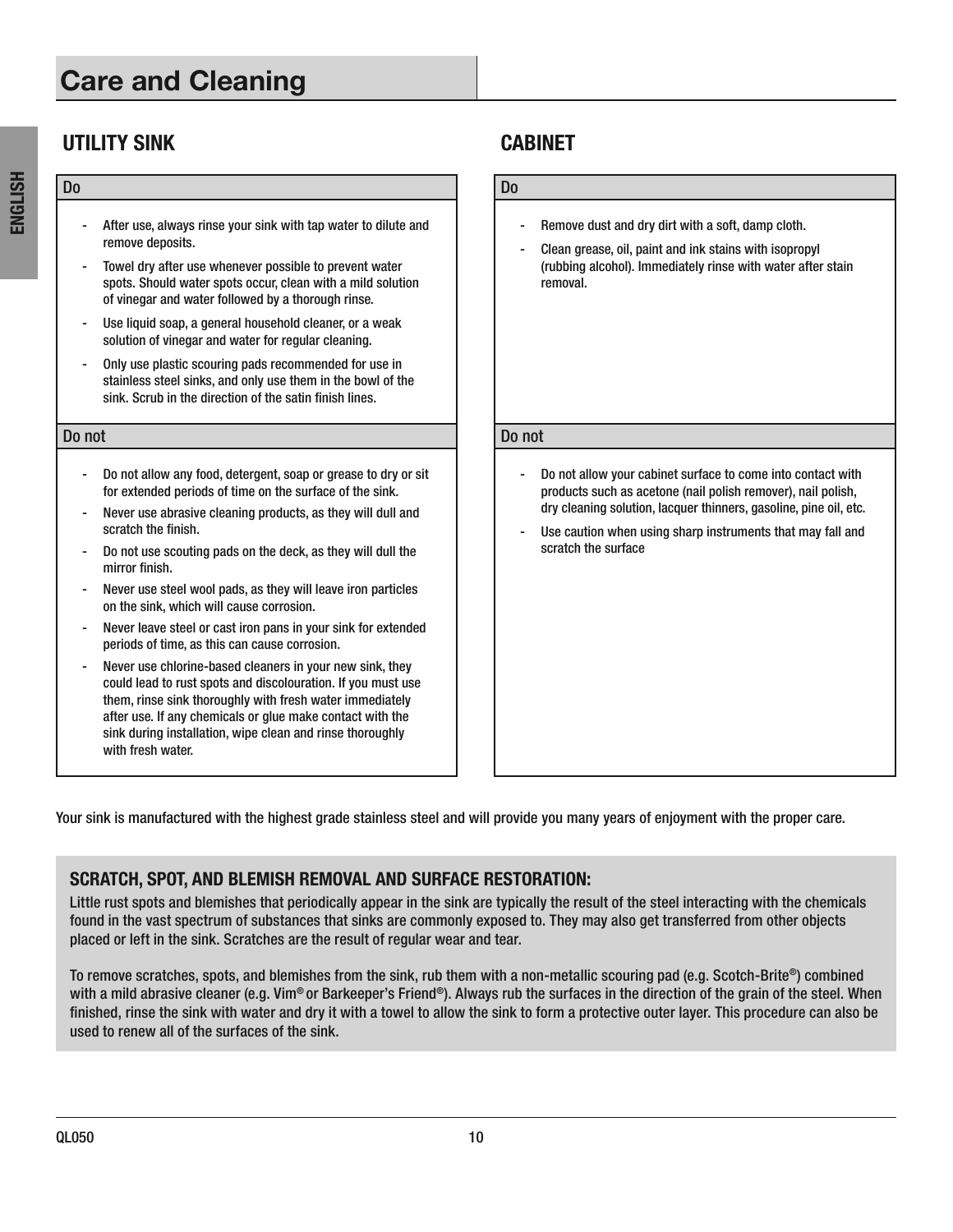# **Service Parts**

If you are missing parts or if you require replacement parts, please contact our customer service team at 1-855-HD-GLACIER, 8:00 am - 6 pm, EST, Monday–Friday . Identify the required part(s) and have the part number(s) ready .



| Part | <b>Description</b>                         | Code          | <b>Quantity</b> |
|------|--------------------------------------------|---------------|-----------------|
| A    | <b>Sprayer Head</b>                        | <b>QHS135</b> | 1               |
| B    | <b>Ceramic Cartridge</b>                   | <b>QHS121</b> | 1               |
| C    | <b>Leveling Legs</b>                       | <b>QHL105</b> | 4               |
| D    | <b>Strainer Body</b>                       | <b>QHS102</b> | 1               |
| E    | <b>Rubber Gasket &amp; Friction Washer</b> | <b>QHS103</b> | 1               |
| F    | Locknut                                    | <b>QHS104</b> | 1               |
| G    | <b>Strainer Basket</b>                     | <b>QHS101</b> | 1               |
| н    | <b>Handles</b>                             | <b>QHL144</b> | $\overline{2}$  |
| J    | <b>Hinges</b>                              | <b>QHL102</b> | 4               |
| K    | <b>Handle Screws</b>                       | <b>QHL104</b> | 4               |
| L    | <b>Leveling Leg Screws</b>                 | <b>QHL106</b> | 16              |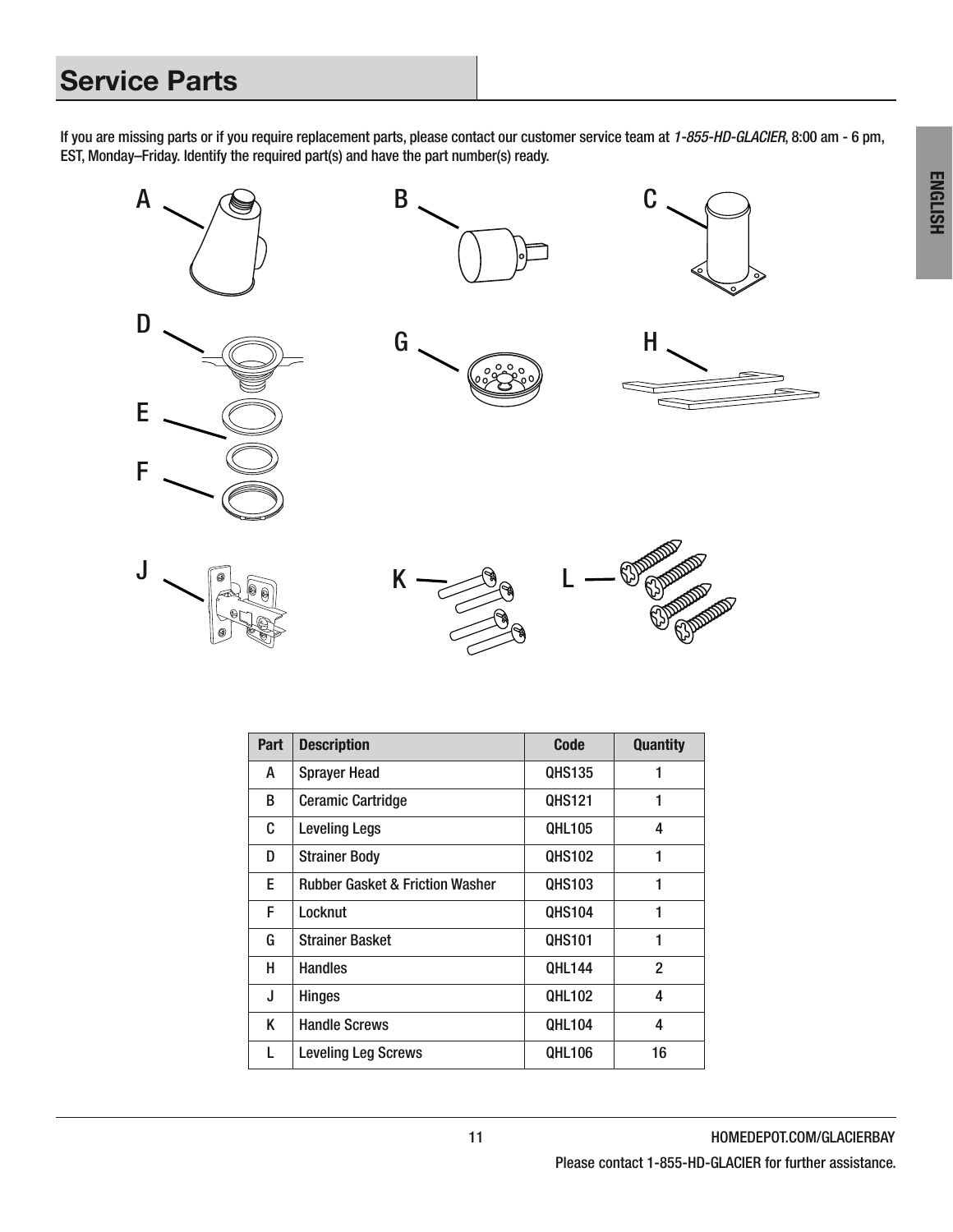## **Table des matières**

| Garantie<br>13                               |
|----------------------------------------------|
|                                              |
| Procédure de réclamation pour la garantie 13 |
| <b>Préinstallation</b><br>$\sim$ 14          |
|                                              |
|                                              |
| <b>Installation</b><br>-16                   |
|                                              |
|                                              |
|                                              |

| Installation des poignées de l'armoire 18 |
|-------------------------------------------|
| Ajustement de la position des portes  19  |
|                                           |
|                                           |
|                                           |
| <b>Entretien</b><br>20                    |
|                                           |
| <b>Soin et Nettoyage</b><br>21            |
|                                           |
|                                           |
|                                           |

# **Consignes de sécurité**

#### LIRE ET CONSERVER CES DIRECTIVES

- 1 . Vérifier soigneusement l'unité avant l'installation pour vous assurer qu'elle ne comporte aucun dommage. Une fois que vous déballez votre unité, vérifiez pour les rayures, les fissures, les bosses ou les éraflures. Si des dommages sont notés, ne pas installer.
- 2. Cet appareil ne peut être utilisé autrement que pour l'usage prévu par le fabricant. Consulter le fabricant pour toutes questions concernant l'appareil.
- 3 . Votre installation doit être conforme à tous les codes de bâtiment locaux pour la plomberie. Faites en sorte qu'un ouvrier qualifié effectue ou approuve votre installation de plomberie.
- 4. Protèger la surface lors de l'installation.
- 5 . Tous les trous forés dans l'unité doivent être effectuées à partir du côté de la surface finie avec un soin extrême et très soigneusement calfeutrés pour former une barrière étanche à l'eau.



AVERTISSEMENT : Toujours porter des lunettes et des gants de sécurité pendant l'installation afin d'éviter les blessures.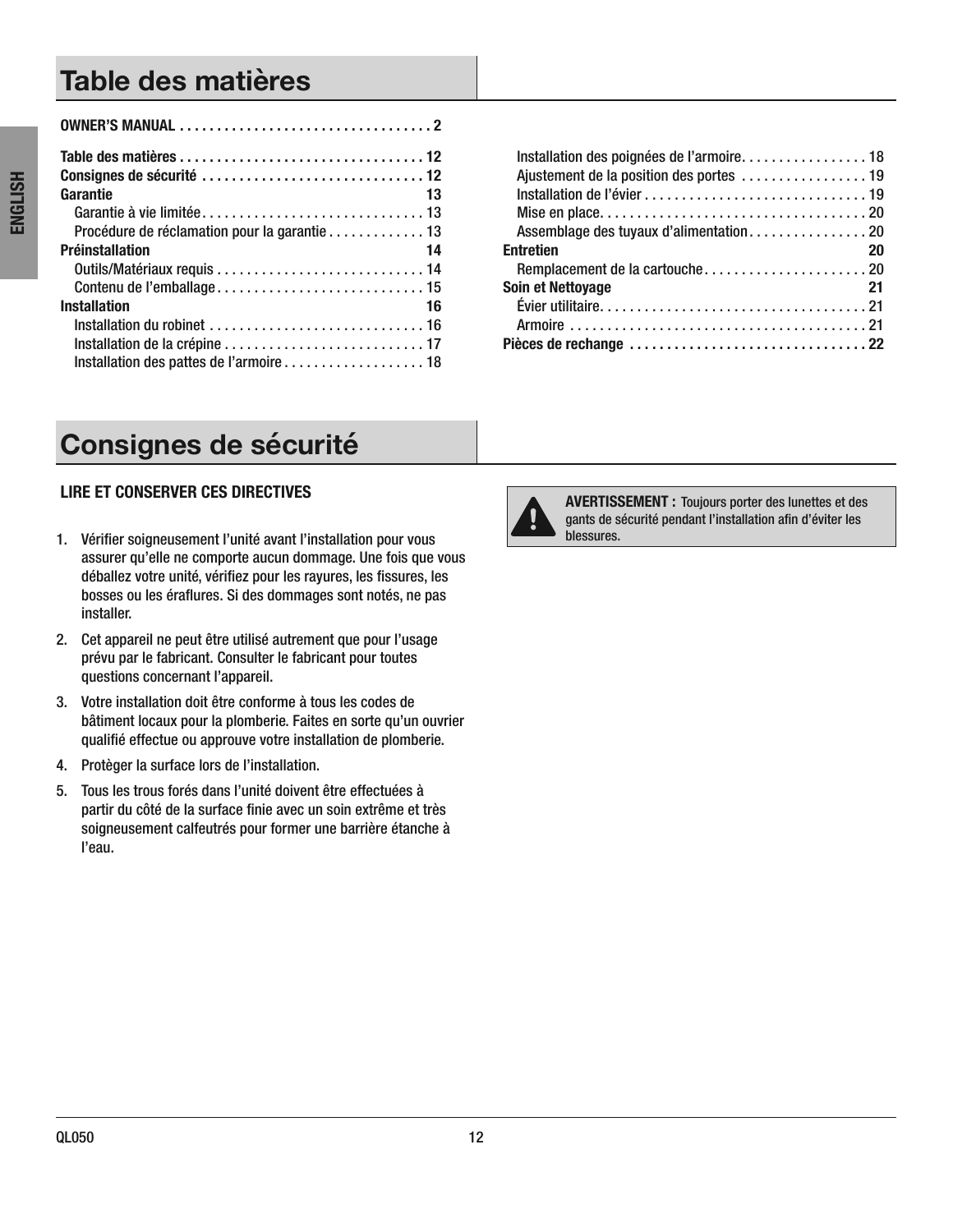## GARANTIE À VIE LIMITÉE

Inspecter minutieusement le produit avant l'installation et signaler tout dommage sans délai . Nous ne serons pas responsables des défaillances ou des dommages qui auraient dû être découverts ou évités par une inspection adéquate et des essais avant l'installation .

Nous garantissons ce produit contre tout défaut dans les matériaux ou la fabrication, aussi longtemps que le consommateur/acheteur original sera propriétaire de ce produit. Une preuve d'achat (facture d'achat originale) du consommateur/acheteur original devra accompagner toute réclamation.

Cette garantie est non transférable et sera nulle si l'unité est enlevée de son installation initiale ou si elle n'est pas installée suivant les spécifications du fabricant. Elle ne s'applique pas dans l'éventualité de dommages causés au produit suite à l'utilisation de pièce(s) de rechange autre que les pièces originales, (les pièces de rechange peuvent être obtenus en appellant au 1-855-HD-GLACIER entre 8h et 18h, H.N.E.) une erreur d'installation, l'abus, l'utilisation ou l'entretien incorrecte et le service incorrect (qu'il soit effectué par un plombier, un entrepreneur, une entreprise de service ou un membre de la famille de l'acheteur) . La garantie exclut les dommages causés par des conditions agressives d'air ou d'eau, des nettoyants ou des matériaux rudes et/ou abrasifs .

Nous ne pouvons en aucun cas être tenus responsables pour toute blessure corporelle ou tout dommage matériel résultant d'une mauvaise installation ou utilisation de ce produit. Nous ne serons pas tenus responsables de l'incapacité d'utiliser cette unité, des inconvénients, des coûts encourus pour la main d'oeuvre, des matériaux, de l'enlèvement et de l'installation des unités de remplacement ou d'aucun autre dommage causé par un incident ou accessoire. Les coûts encourus pour obtenir l'accès pour la réparation ou le remplacement sont la responsabilité de l'utilisateur.

Nos obligations se limitent à la réparation ou au remplacement de l'unité (selon notre discrétion) qui peut s'avérer, selon notre examen unique, être défectueuse sous l'utilisation et le service normaux pendant la période de garantie . Nous pouvons émettre un crédit au montant de la valeur de la facture du produit défectueux (ou d'un pourcentage de ce montant selon l'usure) tenant lieu de la réparation ou du remplacement .

Toute défectuosité de l'unité qui ne peut être liée à un défaut de matériel ou de fabrication n'est pas couverte par cette garantie . Ces conditions non garanties incluent, mais ne se limitent pas aux suivantes :

- Une mauvaise installation non conforme aux instructions du fabricant:
- Les bosselures, bosses et rayures causées pendant l'expédition, la manutention ou l'installation;
- Le changement de la couleur ou du fini en raison de l'usage d'un produit chimique;
- Les dommages causés par le non-respect des directives de soin et de nettoyage, y compris les dommages causés par l'utilisation de produits nettoyants abrasifs;
- Toute modification apportée à l'unité par l'acheteur ou l'installateur;
- Les dommages en raison d'un impact accidentel, du feu, d'une inondation, du gel et de l'usure normale;
- Les courbures et les déformations provoquées par des raccordements forcés, des fixations trop serrées et un support inadéquat pendant l'installation.

#### PROCÉDURE DE RÉCLAMATION POUR LA GARANTIE

Si un défaut couvert par la garantie se produit ou que vous avez besoin des pièces de rechange, contacter notre service à la clientèle au 1-855-HD-GLACIER (lundi au vendredi, 8h à 18h, H.N.E.).

Avant d'appeler, veuillez-vous assurer d'avoir en main :

- Le numéro de modèle ou une description;
- La preuve d'achat;
- Les détails concernant le défaut et/ou le numéro de la pièce de rechange;
- Le nom et l'adresse du propriétaire et/ou de l'installateur.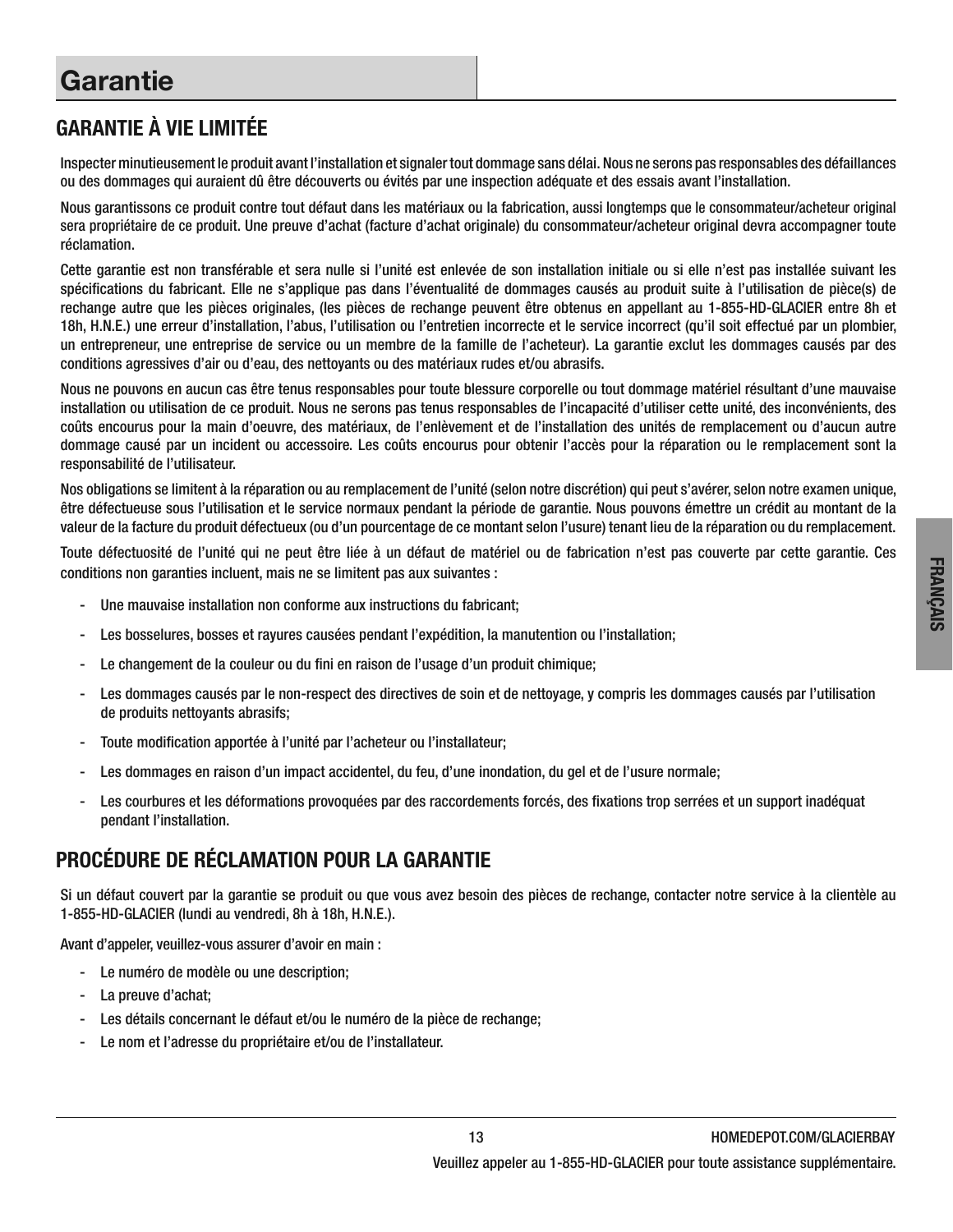# **Préinstallation**

## OUTILS/MATÉRIAUX REQUIS (NON INCLUS)

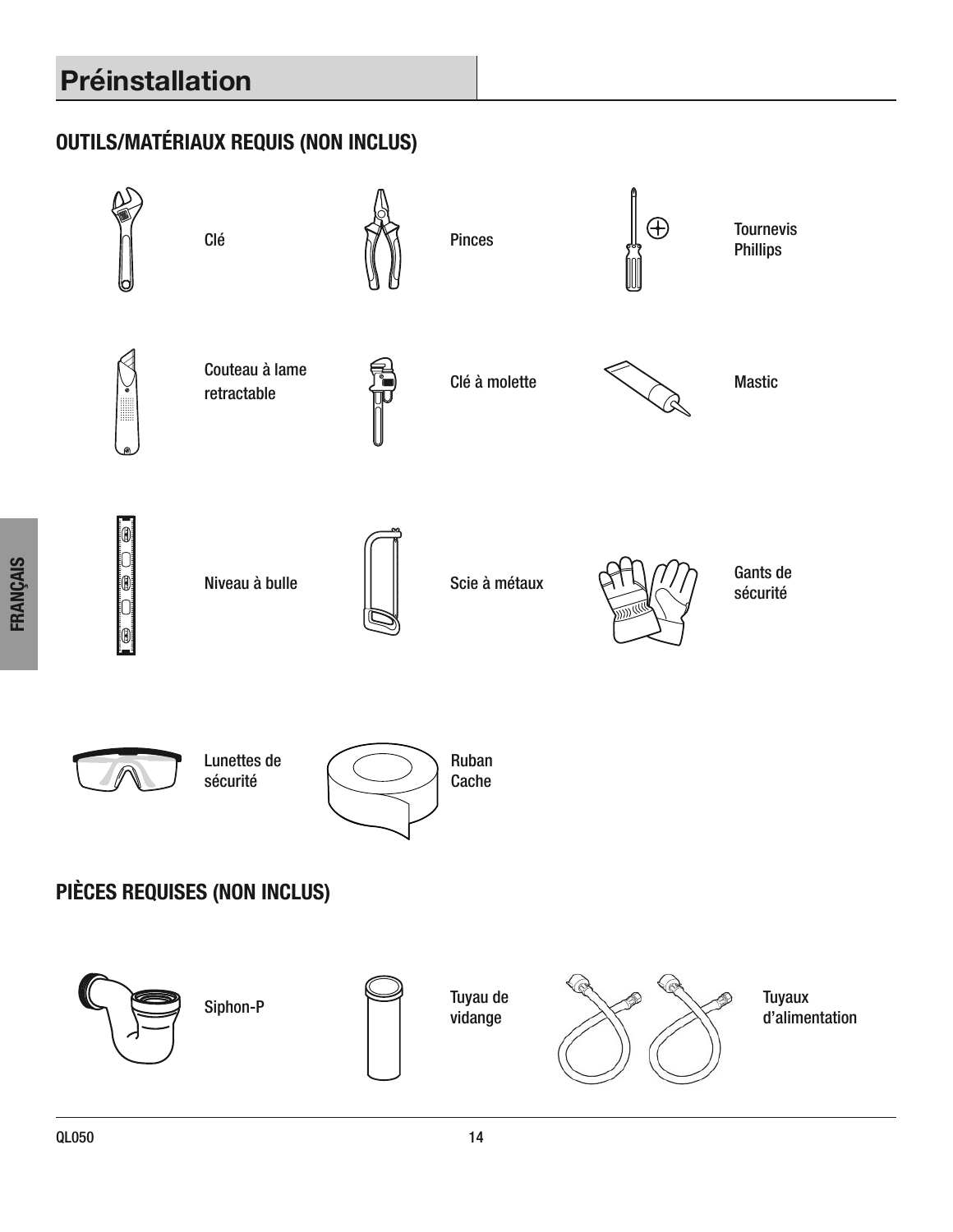## CONTENU DE L'EMBALLAGE



| <b>Pièce</b> | <b>Description</b>            | <b>Quantité</b> |
|--------------|-------------------------------|-----------------|
| A            | <b>Armoire</b>                |                 |
| B            | <b>Robinet</b>                |                 |
| C            | Poignées de porte             | 2               |
| D            | Pattes de nivellement         | 4               |
| E            | Évier utilitaire              |                 |
| F            | Assemblage de la crépine      | 1               |
| G            | Panier de crépine             | 1               |
| н            | Vis des poignées de porte     | 4               |
| J            | Vis des pattes de nivellement | 16              |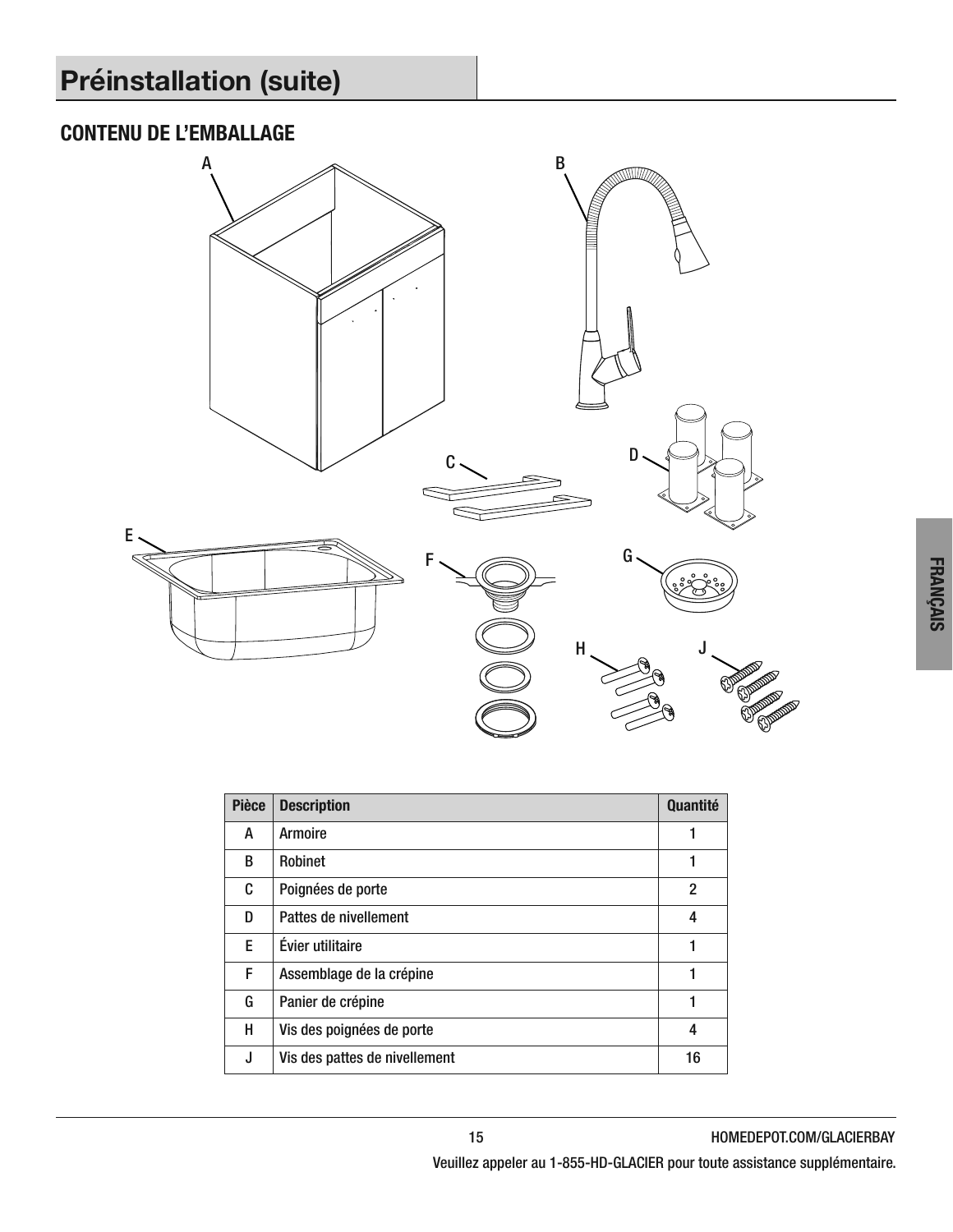## **Installation**

### INSTALLATION DU ROBINET

- 1. Sortir soigneusement toute les pièces de l'ensemble de robinet (B). Le robinet est préassemblé, à l'exception de la douchette.
- 2. Enlever la rondelle, le joint d'étanchéité et la baque de retenue du corps du robinet.
- 3 . Placer le corps de robinet avec soin à travers le trou dans l'évier (E) . Une deuxième personne peut être nécessaire pour maintenir le corps en place jusqu'à ce que l'installation du robinet soit terminée .
- 4 . Par dessous, glisser la rondelle, le joint d'étanchéité et la bague de retenue sur l'extremité du tuyau de cuivre et jusqu'à la section exposée filetée du robinet. Serrer la bague de retenue à la main jusqu'à ce qu'elle soit bien serrée . En utilisant une clé ou une pince, serrer l'assemblage.
- 5 . Serrer légèrement les deux vis sur la bague de retenue . Ne pas trop serrer.
- 6. Visser la douchette sur le col de cygne.
- 7 . Raccorder les conduites d'alimentation en eau (non fournies) au robinet.







## INSTALLATION DE LA CRÉPINE

- 1. Appliquer une bague d'étanchéité en mastic de plomberie ou scellant en dessous de la bride du corps de la crépine.
- 1. Insérer le corps de la crépine dans l'évier utilitaire.
- 2. Assembler le joint en caoutchouc, la bague de frottement et le contre-écrou sur le corps de la crépine sous l'évier utilitaire. Serrer le contre-écrou à la main.
- 3 . Raccorder la bride en plastique et le tuyau de vidange (non inclus), puis enfiler l'écrou de raccordement à travers le tuyau de vidange et la bride en plastique jusque la partie inférieure filetée du corps de la crépine. Serrer l'écrou de raccordement à la main.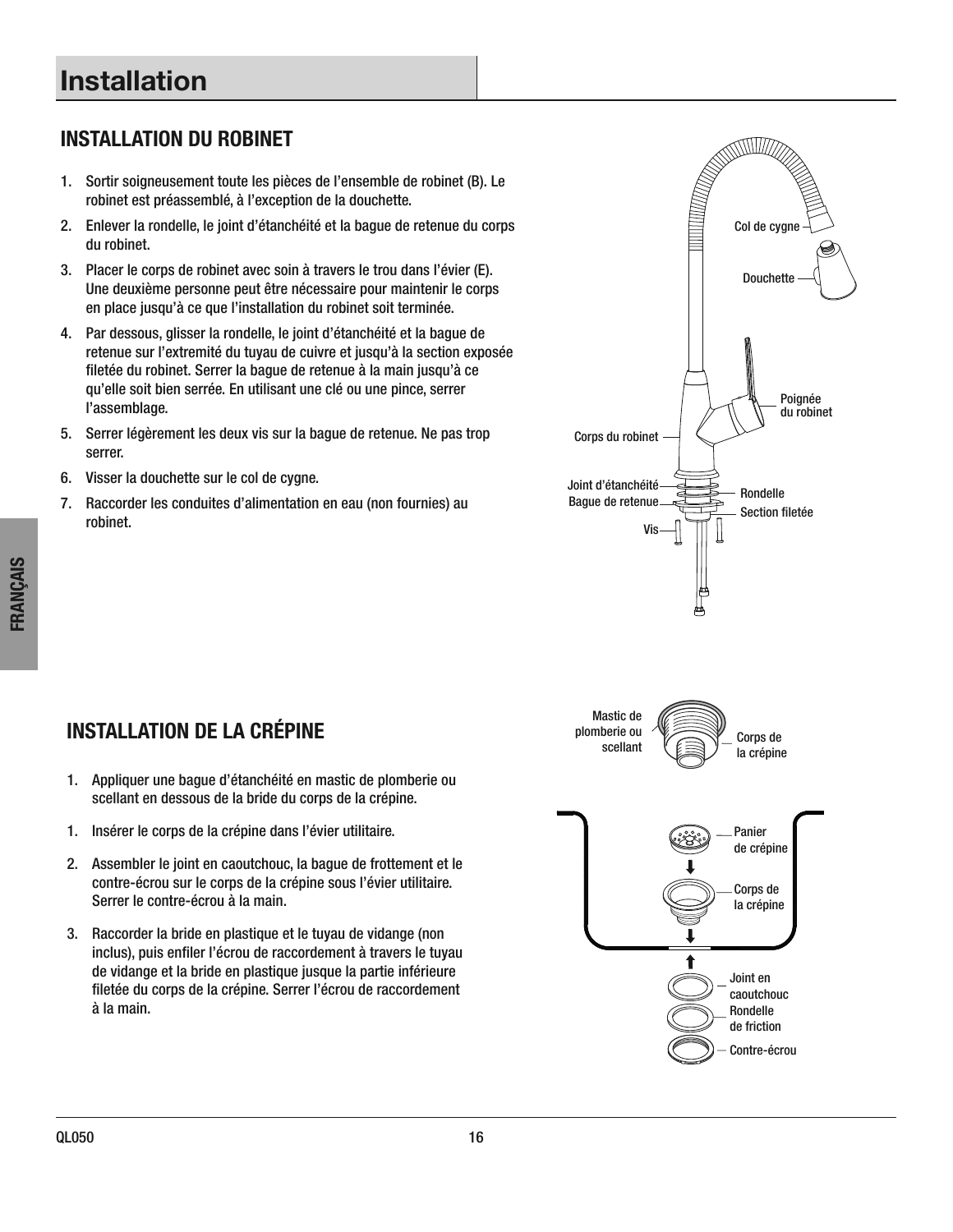# **Installation (suite)**

#### INSTALLATION DES PATTES DE NIVELLEMENT

Vérifiez soigneusement que l'unité ne comporte aucun dommage ou pièces manquantes. Si vous constatez des dommages ou des pièces manquantes, veuillez communiquer avec le service à la clientèle avant de l'installer. Ne vous débarrassez pas de l'emballage jusqu'à ce que vous soyez satisfait avec ce produit.

- Enlever l'évier (E) et le placer sur une surface protectrice  $(Fig. 1)$ .
- Doucement tourner l'armoire (A) sur son dos sur une surface protectrice.
- Glisser les pattes de nivellement (D) dans chaque base d'emplacement spécifiquement destiné pour celles-ci. Fixer chacune des pattes de nivellement (D) à la base de l'armoire (A) en utilisant quatre vis de pattes de nivellement (J) par patte.
- Remettre l'armoire (A) sur ces pattes.
- En utilisant un niveau à bulle, tourner la base de chaque patte de nivellement (D) jusqu'à ce que l'armoire (A) soit complètement de niveau.



ATTENTION : Ne pas placer de charge latérale sur les pattes lorsque vous redressez l'armoire.







### INSTALLATION DES POIGNÉES DE PORTE

- 1. Insérer les deux vis de poignées de porte (H) dans les trous prépercés sur la porte.
- 2. Fixer la poignée de porte (C) sur les vis (H) et serrer.
- 3. Répéterur l'autre porte

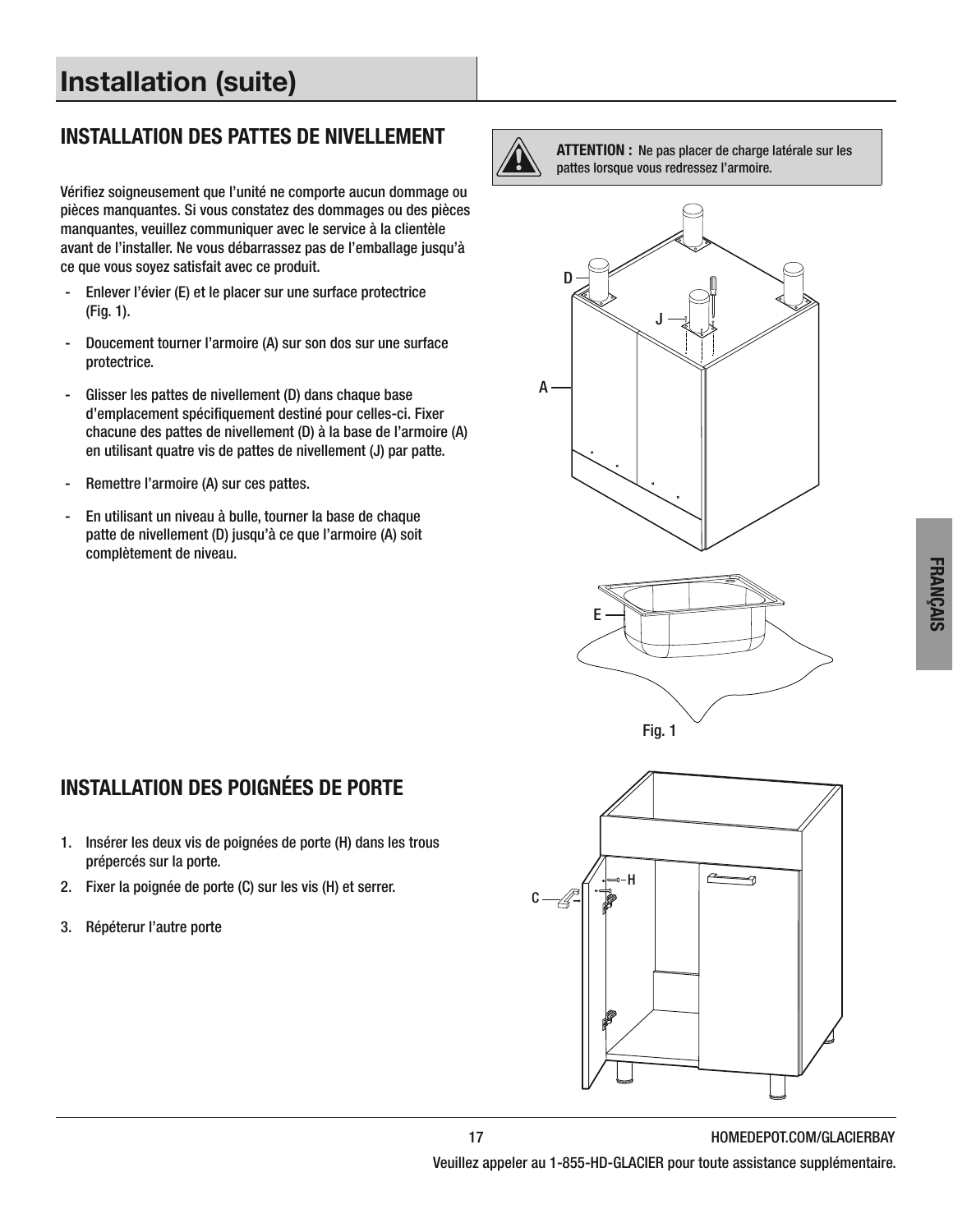# **Installation (suite)**

### AJUSTEMENT DE LA POSITION DES PORTES

Si les portes doivent être repositionnées, les charnières peuvent être réglées de façon à s'adapter précisément avec l'armoire.

- 1. La vis de réglage latérale ajuste la porte à gauche ou à droite.
- 2. La vis de réglage horizontale ajuste la porte vers l'avant ou l'arrière.
- 3. La vis de réglage verticale ajuste la porte vers le haut ou vers le bas.



## INSTALLATION DE L'ÉVIER

- 1. Appliquer un joint de mastic sur le pourtour de la partie supérieure du meuble.
- 2. Introduire l'évier (E) sur l'armoire (A) en vous assurant que celui-ci soit de niveau et centré sur le meuble. Essuyer l'excès de mastic. Utiliser du ruban-cache pour maintenir la cuve en place jusqu'à ce que le mastic soit solidifié.

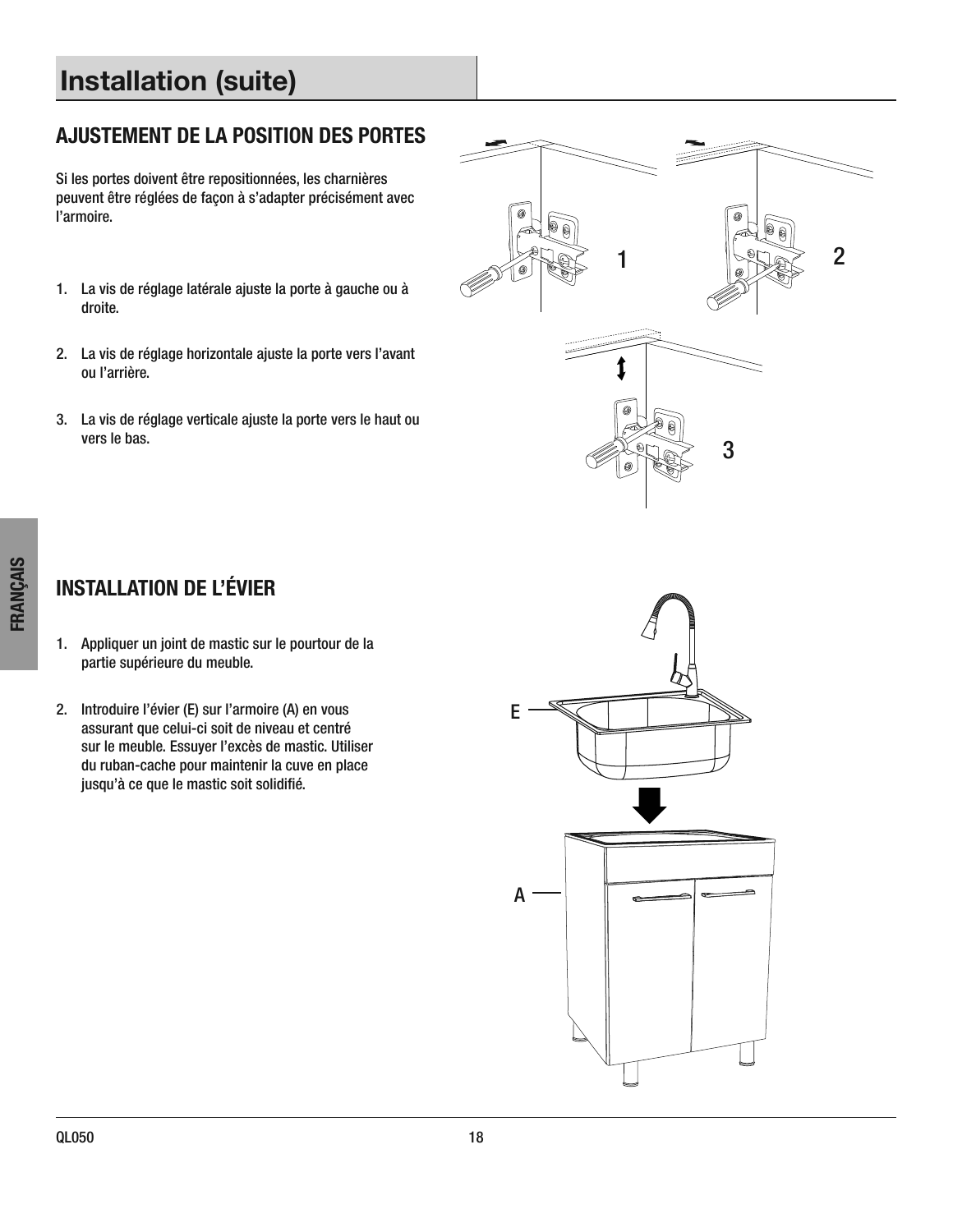## **Installation (suite)**

#### MISE EN PLACE

Déplacer l'unité assemblée à l'emplacement final. Si nécessaire niveler l'unité en ajustant les pieds de nivèlement.

### ASSEMBLAGE DES TUYAUX D'ALIMENTATION

Les tuyaux d'alimentation qui raccordent le robinet au système d'eau résidentiel ne sont pas fournis avec cette unité . Ils doivent être achetés séparément.

Suivre les directives fournies par le manufacturier des tuyaux d'alimentation pour une installation adéquate.



## **Entretien**

#### REMPLACEMENT DE LA CARTOUCHE

- 1. Couper l'alimentation du robinet (B) en eau.
- 2 . Enlever à la main l'indicateur de température d'eau en plastique, puis utiliser la clé Allen pour retirer la vis et retirer le corps de la poignée. Le haut du levier de la cartouche sera exposé.
- 3 . Dévisser le capuchon et l'anneau, en faisant attention à ne pas endommager le filetage.
- 4 . Tirer sur la cartouche pour la sortir et la remplacer par une nouvelle cartouche en céramique de 35 mm (1,4 po).
- 5. Remplacer l'anneau, puis le capuchon.
- 6. Placer le corps de la poignée sur la cartouche. Resserrer la vis sur le corps de poignée et serrer avec la clé Allen. Ne pas trop serrer.
- 7 . Réinsérer l'indicateur de température d'eau en plastique dans le trou, tout en s'assurant que le côté rouge est à gauche et le bleu à droite.
- 8. Lentement ouvrir l'alimentation en eau du robinet et en faire l'essai.

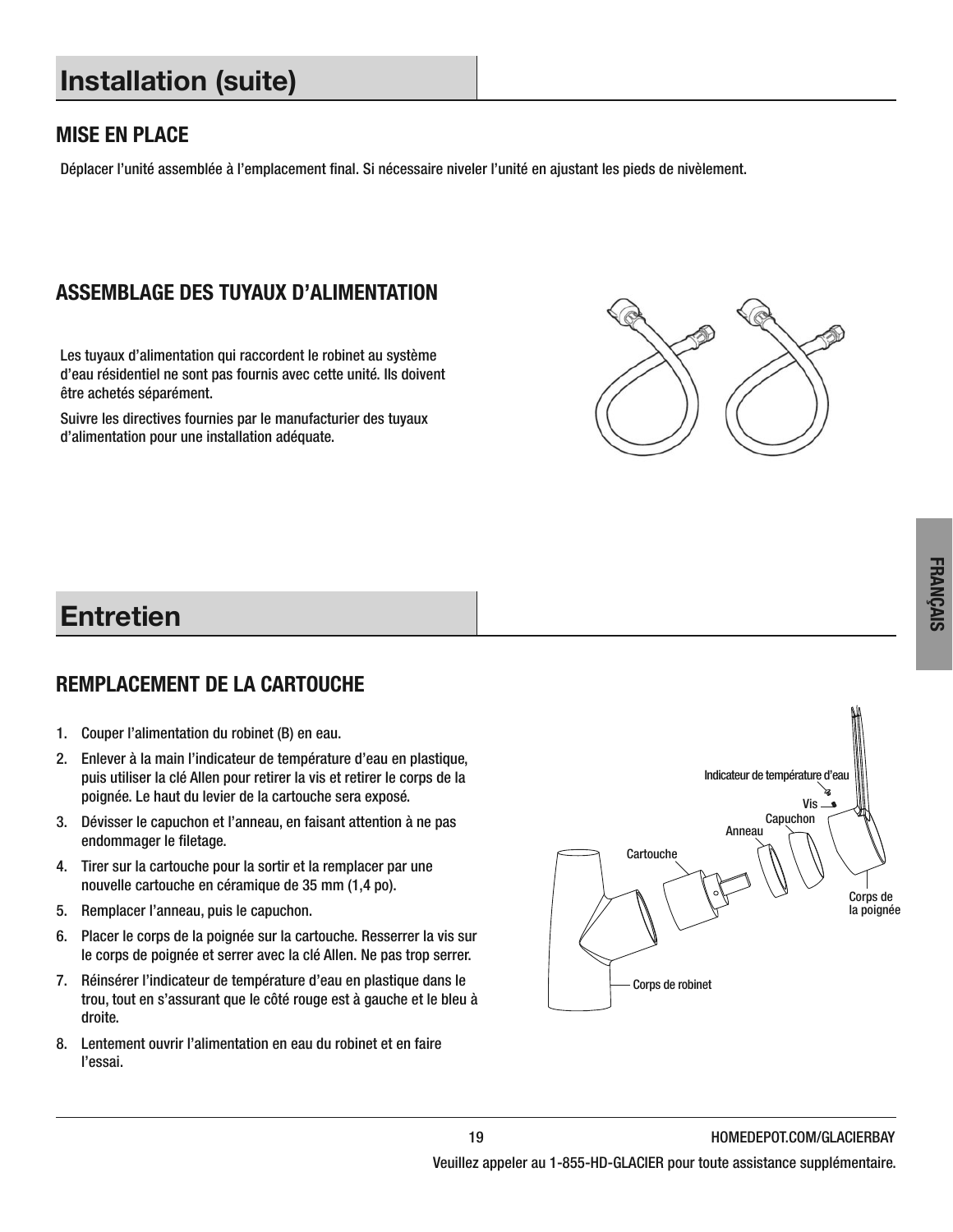# **Soin et Nettoyage**

## ÉVIER UTILITAIRE ARMOIRE

#### À faire de la communicació de la communicació de la communicació de la communicació de la communicació de la c

- Après l'utilisation, toujours rincer votre évier avec de l'eau de robinet pour diluer et enlever les dépôts .
- Si possible, sécher à la serviette après toute utilisation pour éviter les traces d'eau . Si les traces d'eau se produisent, nettoyer avec une solution douce de vinaigre et d'eau suivie d'un bon rinçage .
- Employer du savon liquide, un produit nettoyant de ménage général, ou une faible solution de vinaigre et d'eau pour le nettoyage régulier.
- N'utiliser que des tampons à récurer en plastique recommandés pour une utilisation dans les éviers en acier inoxydable, et ne les utiliser que dans la cuve de l'évier . Frotter dans la direction des lignes du fini satiné.

#### A ne pas faire  $\vert$   $\vert$   $\lambda$  ne pas faire

- Éviter de laisser sécher ou reposer sur la surface de l'évier tout résidu de nourriture, de détergent, de savon, de graisse ou de condiment pendant des périodes prolongées .
- Ne jamais employer des produits abrasifs car ils peuvent ternir et rayer le fini.
- Ne pas utiliser des tampons à récurer dans l'évier car ils peuvent ternir le poli.
- Ne jamais utiliser des tampons de laine d'acier car ils laissent des particules de fer sur l'évier et mènent à la corrosion.
- Ne jamais laisser des casseroles en acier ou en fonte dans votre évier pendant des périodes prolongées car elles mènent à la corrosion.
- Ne jamais utiliser de nettoyants à base de chlore avec votre nouvel évier, ceci pourrait causer l'apparition de taches de rouille ainsi que sa décoloration. Si vous devez utiliser de tels produits nettoyants, rincer vigoureusement avec de l'eau froide immédiatement après leur utilisation. Si d'autres produits chimiques ou de la colle entrent en contact avec la surface de l'évier, essuyer et rincer vigoureusement avec de l'eau froide .

- Éliminer la poussière et la saleté sèche avec un linge doux et humide.
- Nettoyer les taches de graisse, d'huile, de peinture et d'encre avec de l'alcool à friction . Après avoir enlevé la tache, rincer immédiatement avec de l'eau .

- Éviter que la surface de votre armoire entre en contact avec des produits tels l'acétone (dissolvant pour vernis à ongles), le vernis à ongles, la solution pour nettoyage à sec, la solvant à laque, la gazoline, l'huile de pin, etc.
- Éviter d'utiliser une lame de rasoir ou tout autre instrument coupant qui pourrait égratigner la surface.

Votre évier est fabriqué avec de l'acier inoxydable de la plus haute qualité, moyennant l'apport des soins appropriés il vous fournira un excellent rendement pendant plusieurs années .

#### ÉLIMINATION DES RAYURES, TACHES ET IMPERFECTIONS, ET RESTAURATION DES SURFACES:

Les petites taches de rouille qui apparaissent régulièrement dans l'évier sont habituellement causées par l'interaction de l'acier avec les produits chimiques qui se trouvent dans de nombreuses substances auxquelles les éviers sont couramment exposés . Elles peuvent également apparaitre lorsque d'autres objets sont placés ou laissés dans l'évier . Les rayures, quant à elles, sont causées par l'usure normale.

Pour enlever les rayures et les taches dans l'évier, frottez-les à l'aide d'un tampon à récurer non métallique (p. ex., Scotch-Brite<sup>MD</sup>) et d'un nettoyant légèrement abrasif (p. ex., Vim<sup>MD</sup> ou Barkeeper's Friend<sup>MD</sup>). Frottez toujours les surfaces dans le sens du grain de l'acier. Lorsque vous avez terminé, rincez l'évier avec de l'eau et essuyez-le à l'aide d'une serviette pour permettre qu'une couche externe protectrice se forme. Vous pouvez également utiliser cette procédure pour redonner à toutes les surfaces de l'évier leur éclat.

FRANÇAIS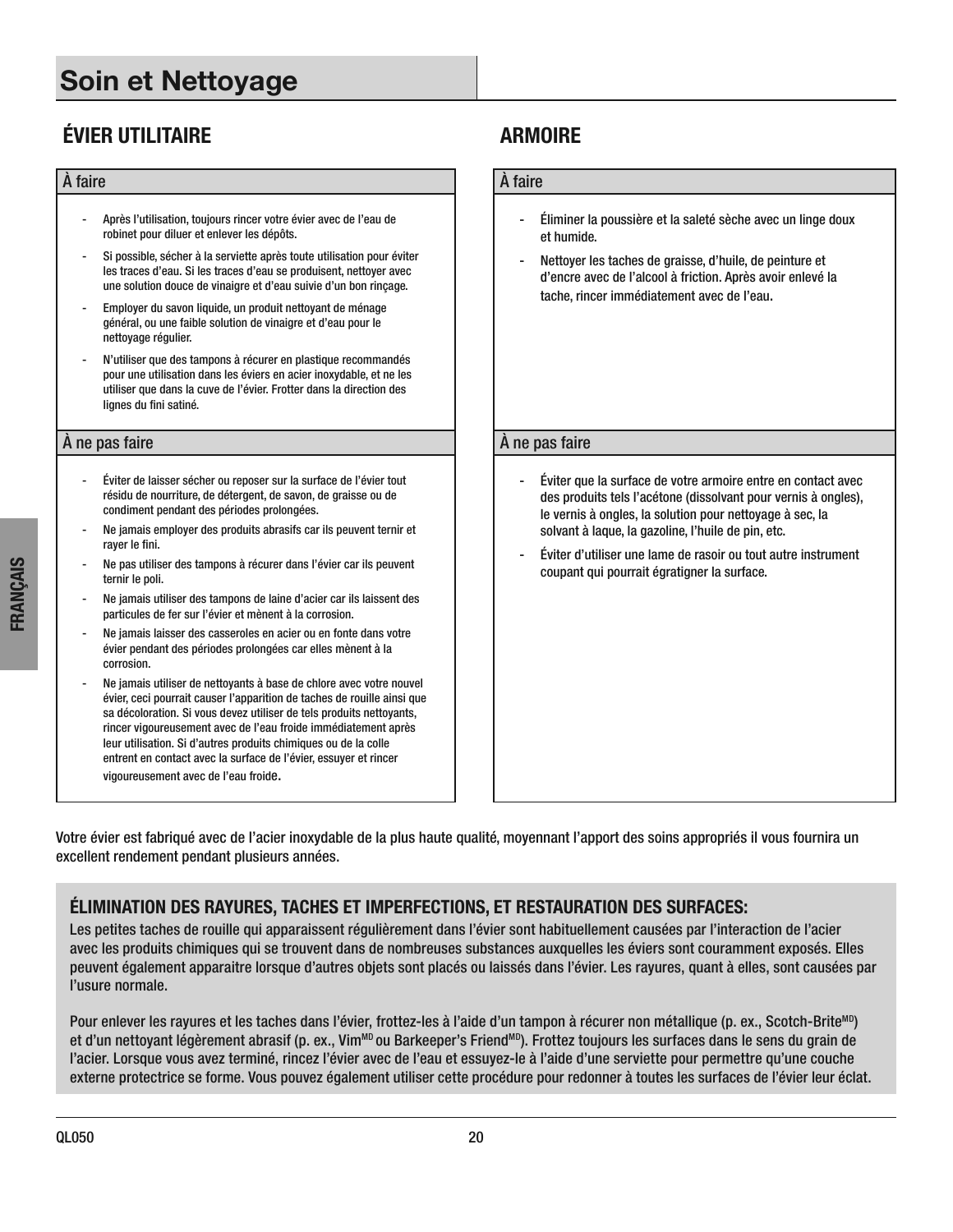## **Pièces de rechange**

Si des pièces sont manquantes ou si vous avez besoin de pièces de rechange, veuillez nous contacter au 1-855-HD-GLACIER, lundi au vendredi, 8h à 18h, HNE. Veuillez identifier les pièces nécessaires et ayez les codes à portée de la main.



| <b>Pièce</b> | <b>Description</b>                          | <b>Code</b>   | Quantité       |
|--------------|---------------------------------------------|---------------|----------------|
| А            | Tête de robinet                             | <b>QHS135</b> |                |
| B            | Cartouche en céramique                      | <b>QHS121</b> |                |
| C            | Pattes de nivellement                       | <b>QHL105</b> | 4              |
| D            | Corps de la crépine                         | <b>QHS102</b> | 1              |
| E            | Joint en caoutchouc et rondelle de friction | <b>QHS103</b> | 1              |
| F            | Contre-écrou                                | <b>QHS104</b> | 1              |
| G            | Panier de crépine                           | <b>QHS101</b> | 1              |
| н            | Poignées de porte                           | <b>OHL144</b> | $\mathfrak{p}$ |
| J            | <b>Charnières</b>                           | <b>QHL102</b> | 4              |
| K            | Vis des poignées de porte                   | <b>QHL104</b> | 4              |
|              | Vis des pattes de nivellement               | <b>QHL106</b> | 16             |